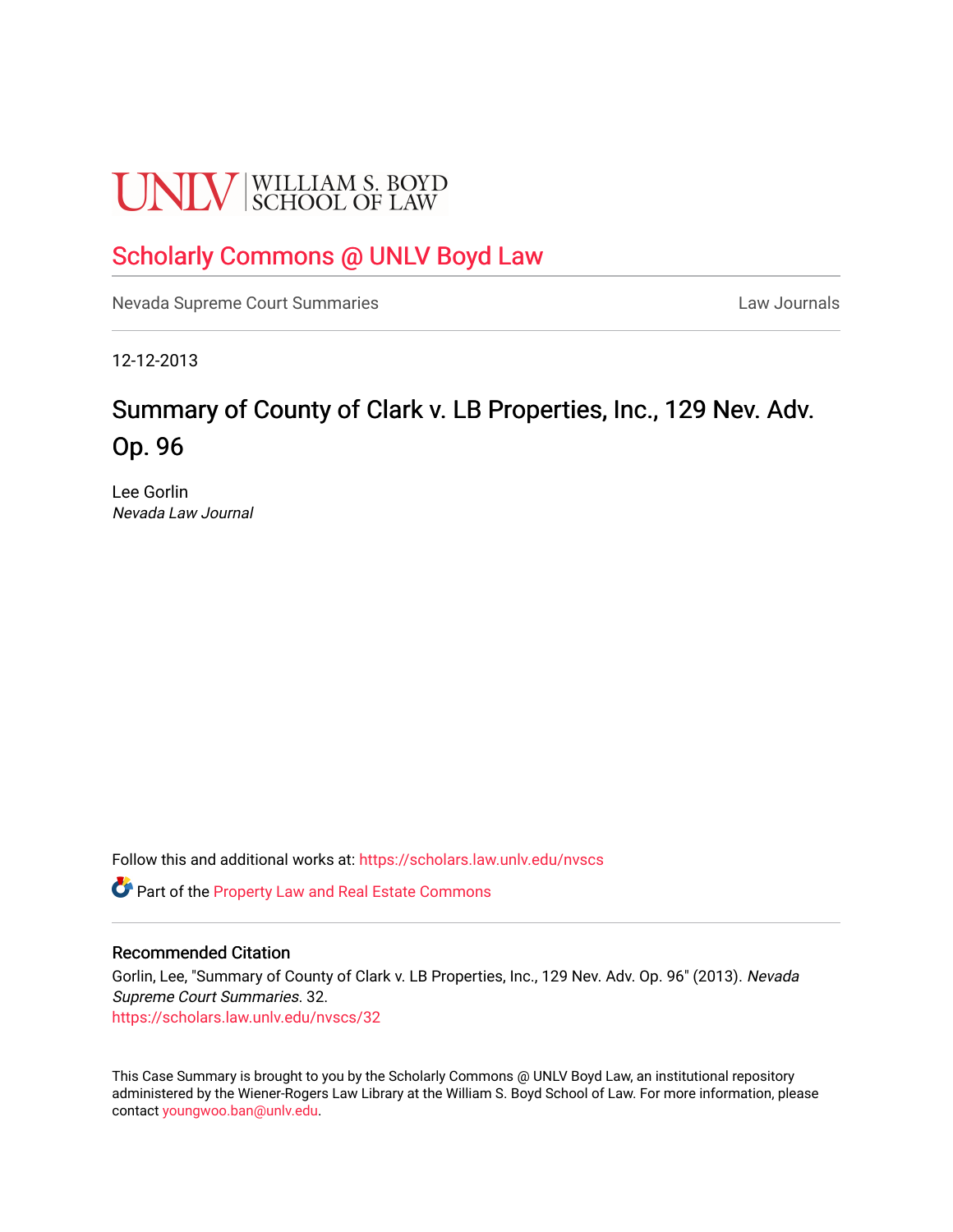*Cnty. of Clark v. LB Properties, Inc.,* 129 Nev. Adv. Op. 96 (Dec. 12, 2013)<sup>1</sup>

## STAUTORY INTERPRETATION LAW: RETROACTIVITY PROPERTY LAW: TAX VALUATION

#### **Summary**

The Court determined whether a regulation promulgated by the Nevada Tax Commission to value remainder parcels of real property for tax abatement purposes applies retroactively, and if so, whether it violates Article 10, Section 1 of the Nevada Constitution.

#### **Disposition**

Because the regulation was not enacted until 2007, and the valuation at issue occurred prior to that time, the district court erred when it applied the regulation retroactively. The method actually used in assessing the property was more equitable than the new method and it did not conflict with any then existing statute or practice, thus the method used did not violate the Nevada Constitution.

#### **Factual and Procedural History**

In 2005, the Nevada Legislature enacted a law that caps real property taxes by providing partial tax abatements calculated with reference to assessed valuations for the preceding fiscal year on remainder parcels of real property.<sup>2</sup> The Legislature delegated responsibility to the Nevada Tax Commission ("NTC") to regulate the specifics of this process.3

In 2007, the NTC enacted a regulation that created a formula for calculating remainderparcel property values.<sup>4</sup> The new formula calculated the value of the remainder-parcel by essentially subtracting the new parcel's value from the old, larger parcel(s)' value for the relevant year, whereas the pre-2007 method determined the value by treating the remainderparcel as if it was its own separate piece of property for the relevant year.<sup>5</sup>

LB Properties ("LB") owned the parcel at issue. This parcel was divided from a larger parcel, and the parties agreed that it was a "remainder-parcel" pursuant to NEV. REV. STAT. 361.4722(6). The Clark County Assessor used the pre-2007 valuation method, because the land was valued before NEV. ADMIN. CODE § 361.61038 was enacted.

LB appealed the County's assessment to the NTC. The NTC assigned an administrative law judge to the case. The judge decided that NEV. ADMIN. CODE § 361.61038 (the "Regulation") should apply retroactively. The NTC, however, did not agree, thus it upheld the original assessment. LB appealed the NTC's decision and the district court agreed with the administrative law judge, and reversed the NTC. Clark County, Nevada ("the County") appealed the district court's decision.

<sup>&</sup>lt;sup>1</sup> By Lee Gorlin

<sup>&</sup>lt;sup>2</sup> NEV. REV. STAT. § 361.4722 (2013). Remainder parcels are any remaining property "after the creation of new parcels of real property" from "one or more existing parcels of real property, if the use of that remaining parcel has not changed from the immediately preceding fiscal year. NEV. REV. STAT. § 361.4722(6).<br><sup>3</sup> NEV. REV. STAT. § 361.4722(5).<br><sup>4</sup> NEV. ADMIN. CODE § 361.61038 (2013)<br><sup>5</sup> The actual formulas are very complex; this is merely an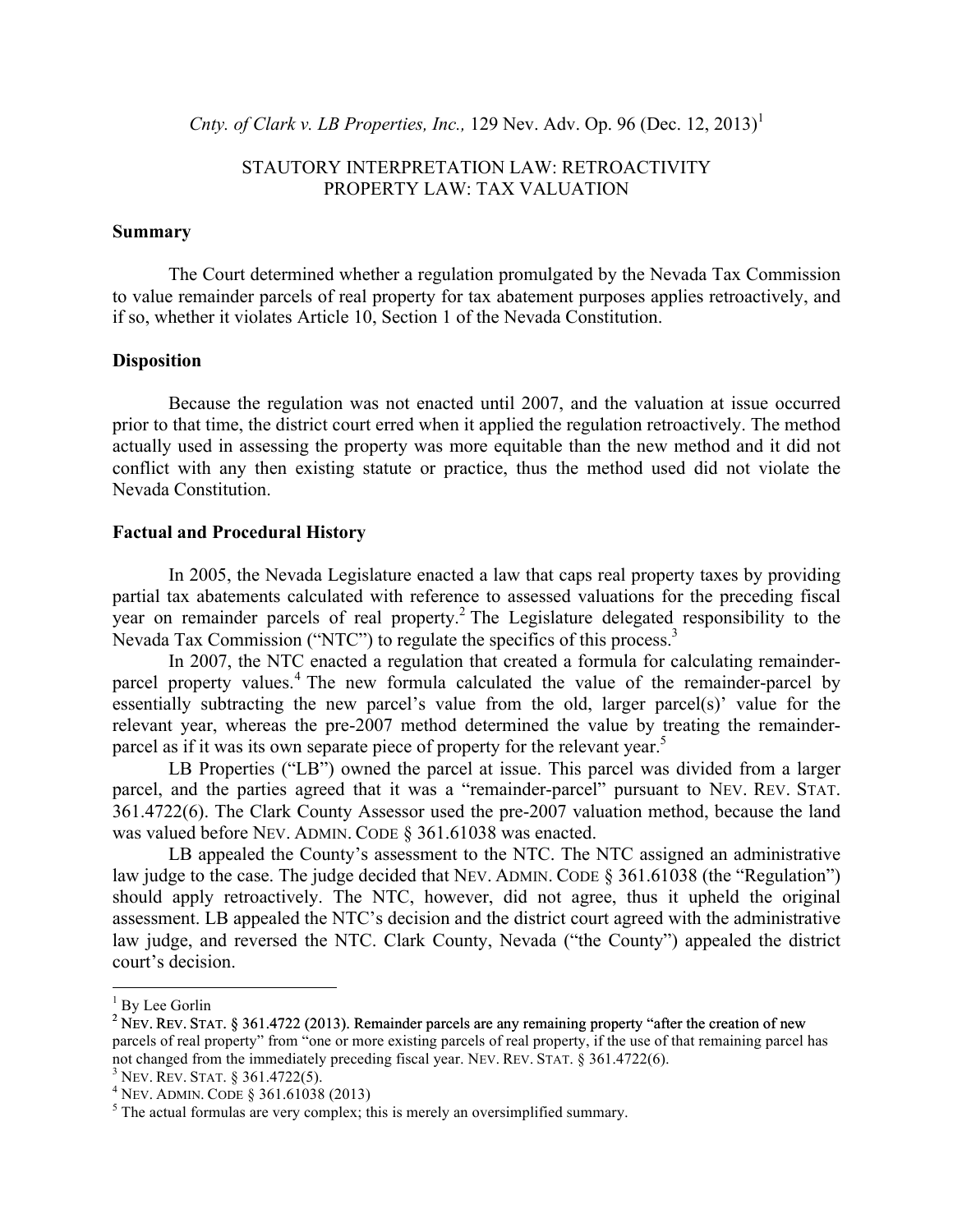# **Discussion**

# *Retroactive Application of the Regulation*

Typically, the law does not favor retroactivity.<sup>6</sup> The creators of a regulation must show a clear intent to apply the Regulation retroactively in order to do so.<sup>7</sup> If a regulation is interpretive, meaning it construes, but does not expand upon, a statute, it may be applied to preexisting issues, if it is a first-time interpretive regulation.<sup>8</sup> If a regulation is legislative, meaning that it is adopted under power delegated by the Legislature and establishes new standards of conduct, rights, or duties<sup>9</sup>, it is extremely unlikely that the Regulation may be applied retroactively.

LB argued that the Regulation was interpretive, and thus should be applied retroactively. The County, and the Nevada Supreme Court disagreed because the NTC created the Regulation under the express rights granted by NEV. REV. STAT. ANN. § 361.4722(5), and it established a new substantive rule for assessing and valuing remainder-parcels. The Court held that the regulation is therefore legislative, not interpretive, and is not afforded retroactive effect without clear intent. There was no evidence of any such intent.

## *Legality of the Assessor's Method*

Because the assessor did not use an applicable regulatory method of assessment, (because there was none at the time), the Court had to determine whether the method was allowable under Nevada law. LB argued that the Assessor's method violated Nevada Law because it did not follow a "method formally promulgated" by an agency. Although the district court agreed, the Nevada Supreme Court found that the Assessor's method did violate the law simply because it was not pursuant to a regulation.

The Court has previously held that it is illegal for an assessor to "substantially deviate from statutorily mandated methods of assessing land."<sup>10</sup> Rather, Nevada's Constitution requires uniformity throughout the State with regard to the methods used for assessing taxes.<sup>11</sup> The Court in those cases, however recognized that it is impossible to devise an absolute formula because of the variations in each property.<sup>12</sup> Additionally, the Court concluded that because the law "encourages consideration of property attributes 'such as zoning, location, water rights, view, and geographic features<sup>13</sup>, . . . valuations should account for all relevant attributes—perhaps

 $^6$  Bowen v. Georgetown Univ. Hosp., 488 U.S. 204, 208 (1988).<br><sup>7</sup> State ex rel. State Bd. Of Equalization v. Barta, 124 Nev. 612, 622, 188 P.3d 1092, 1099 (2008).

<sup>&</sup>lt;sup>8</sup> Smiley v. Citibank (South Dakota), N.A., 517 U.S. 735, 744 n.3 (1996). There are, however instances where even first-time interpretive regulations may not be applied retroactively. Pauly v. U.S. Dep't of Agric., 348 F.3d 1143, 1152 (9th Cir. 2003).

<sup>9</sup> Jerri's Ceramic Arts, Inc. v. Consumer Prod. Safety Comm'n, 874 F.2d 205, 207 (4th Cir. 1989); Slippery Rock Area Sch. Dist. v. Unemployment Comp. Bd. Of Review, 983 A.2d 1231, 1236 (Pa. 2009).

<sup>&</sup>lt;sup>10</sup> See Barta, 124 Nev. at 620-21, 188 P.3d at 1098; State ex rel. State Bd. Of Equalization v. Bakst, 122 Nev. 1404, 1414-15, 148 P.3d 717, 725 (2006).<br><sup>11</sup> Bakst, 122 Nev. at 1413, 148 P.3d at 724.<br><sup>12</sup> *Id.* at 1412, 148 P.3d at 723.<br><sup>13</sup> NEV. REV. STAT. 361.228(3)(2013).